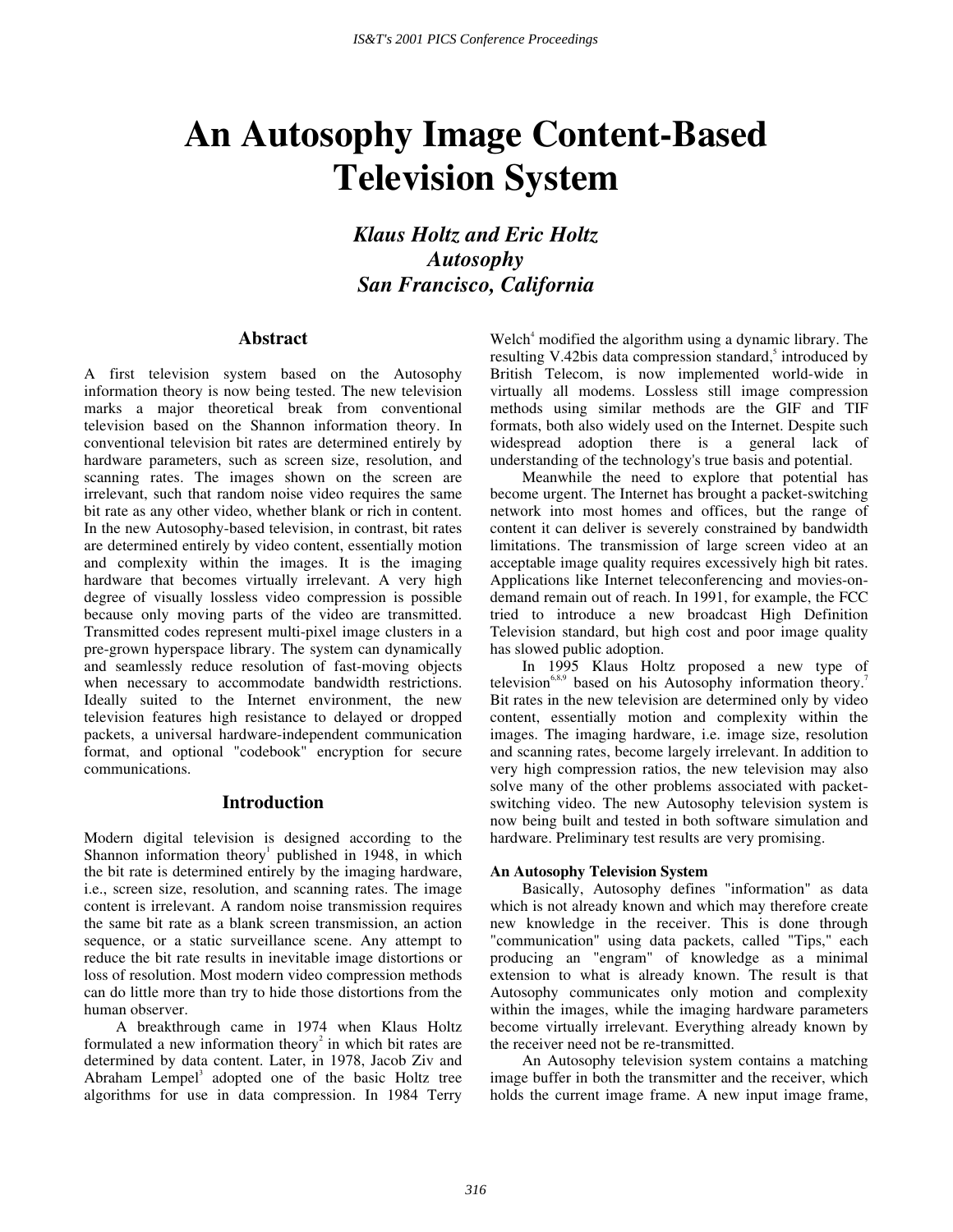from the television camera, is compared with the current image frame to detect the pixels whose brightness has changed. The new pixel brightness values of the changing pixels are stored into the image buffer. The screen location addresses of the changing pixels are accumulated in a change buffer. The encoding process combines the changed pixels into spiral clusters using a fixed hyperspace knowledge library. The output is a universal 64 bit code packet, which defines a group of changing pixels in a spiral cluster which can be anywhere within the image frame. The video code packets are randomly mixed with other data packets (representing sound, text, or random bit files) for storage or transmission. The receiver retrieves the spiral image cluster from the code packets using a duplicate fixed hyperspace library. The changing pixel clusters are used to update small areas in the output image frames.

 In this way, only the changing portions of the input video are transmitted. The hyperspace library combines the changing screen clusters into spiral patterns for improved compression. Transmission bit rates are determined by the amount of motion or change from one image frame to the next. Static portions of the video are not re-transmitted. A totally static video image requires no transmission at all.

### **Video Compression Strategies**

 The new Autosophy television system uses several strategies to remove redundant "information." The compression is essentially lossless until the available channel bandwidth is exceeded. After that, the system switches to visually lossless compression. Unlike other video compression schemes, like JPEG and MPEG-2, that will not lead to visible image distortions. Visually lossless compression strategies include:

--- Removal of noise jitter before encoding. The least significant bits of noise jitter from the camera are not visible to the human observer and can be removed without visible image distortions. A dynamically variable threshold is used when comparing the new input frame with the previous image frame and any change in pixel brightness less than the threshold is ignored.

--- Transmitting only changing portions of the images. Since both the transmitter and the receiver have a matching image buffer, there is no need to re-transmit the static portions of the image frames. Transmission bit rates are directly proportional with the amount of movement within the video. Random noise video would require excessive bit rates, while slow-moving video requires very few transmissions.

--- Using a static hyperspace library of the most often used imaging patterns so as to combine changing pixels into larger clusters. The library is similar to the one used in the V.42bis modem standard, but grown prior to video transmission. Using normal input images as input, a Holtz serial tree network is grown in which the most often encountered image patterns migrate towards the top, while less often used imaging patterns are pushed towards the bottom and eventually dropped entirely from the tree network. The new television contains a matching hyperspace tree library in both the transmitter and receiver. Unlike the V.42bis modem standard, once grown the library will not change during transmission. The hyperspace library contains millions of different imaging patterns in seven levels of resolution. A generic library allows open communications, while specially grown libraries can provide unbreakable "codebook" encryption for secure video communications.

--- Using spiral scanning patterns to encode changing image portions. Instead of scanning the video images from left to right and top to bottom as in conventional television, the changing image portions are scanned in a tight spiral pattern around a pixel that has changed its brightness. Spiral scanning is more efficient because most images are composed of large areas of similar brightness and color.

--- Reducing the resolution of very rapidly moving objects in the video. This backup method is used only as a defense against extremely rapid movement when the transmission bit rate is limited. The human eye and brain can perceive extremely fine color resolution or rapid movement, but not both at the same time. The resolution of very rapidly moving objects in the video may be reduced temporarily without visible artifacts. Once the rapid movement subsides, then normal fine resolution is restored. Such backup strategies are necessary to defend against rapid bursts of packet transmission in cases of severe flashing, scene cuts, rapid panning of the camera, or transmission of random noise.

#### **Features for Internet Video Transmission**

 In addition to very high video compression ratios, the new Autosophy television has features that make it ideally suited to the packet-switching Internet environment. The features include:

--- A universal hardware-independent communication protocol. In Autosophy communications the video hardware parameters (such as image size, resolution or scanning rates) are virtually irrelevant. A universal 8 byte packet protocol was developed to transmit any type of data, including sound, text, or any other random bit pattern. All these data types can be randomly mixed together into standard Internet TCP/IP packets for transmission. The 8 byte codes may also be stored in a storage medium for play-back at a later time. Simultaneous mixed data transmission is necessary for Internet video because there are times when video is mostly static with continuous narration, while at other times video may change rapidly with less sound. This allows video transmission in a hardware-independent format. The transmitter and receiver may both have entirely different image formats, image sizes, color resolution, or scanning rates and yet remain compatible. This allows television technology to evolve towards larger and larger screens and higher resolution, while always remaining forwards and backwards compatible.

--- High resistance to transmission errors. In Internet communications data packets are often delayed or out of sequence. Data packets may arrive with transmission errors, or packets may be dropped in a congested network.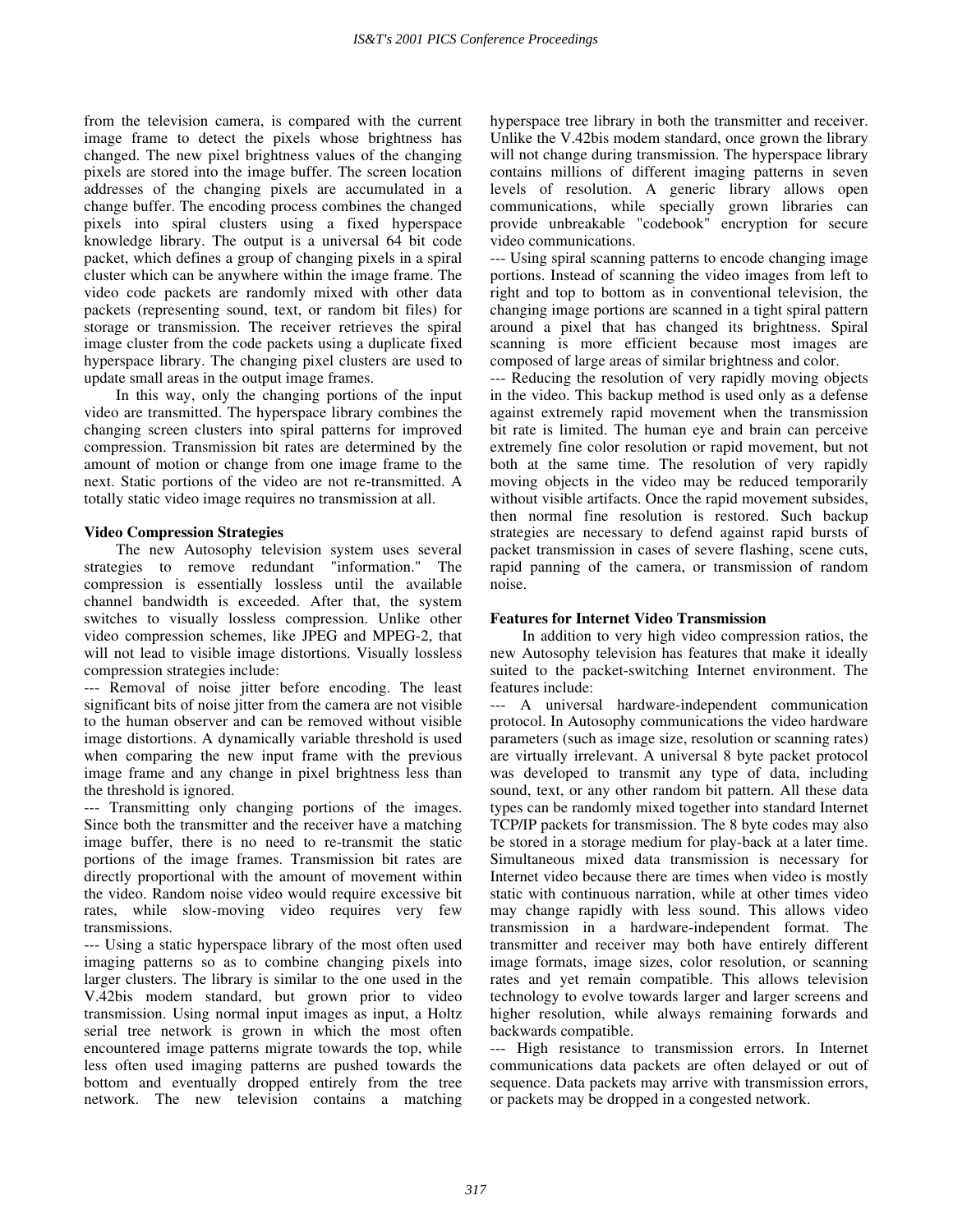Re-transmitting defective packets in the TCP/IP protocol is not possible in real-time streaming video or HDTV broadcast. In most streaming video, including the MPEG-2 standard, a single transmission error or dropped packet produces very disturbing visual effects. Autosophy television, in contrast, only transmits motion within the video. Defective or lost data packets may cause tiny spots on the screen to freeze when they were supposed to change. The resulting image distortions will be barely visible even in very noisy transmission channels.

--- Built-in "codebook" encryption for secure video communications. The privacy of communications on the public Internet is becoming a major problem. Privacy and intellectual property rights must be protected. By growing special encryption libraries the new Autosophy television can provide truly unbreakable "codebook" encryption for secure communications. Without a matching hyperspace library video transmissions or video recordings cannot be retrieved.

# **System Setup**

 The testing procedure used a set of 8 input images, known as the Waterloo Repertoire ColorSet, downloaded from http://links.uwaterloo.ca/colorset.base.html.

|      | Clegg Artistic image of yellow flowers | 814x880x24   |
|------|----------------------------------------|--------------|
|      | Frymire Artistic image of a frog       | 1118x1105x24 |
|      | Lena Photograph of a woman             | 512x512x24   |
|      | Monarch Photograph of a butterfly      | 768x512x24   |
|      | Peppers Photograph of bell peppers     | 512x512x24   |
| Sail | Photograph of windsurfers              | 768x512x24   |
|      | Serrano Artistic image of a woman      | 629x794x24   |
|      | Tulips Photograph of yellow flowers    | 768x512x24   |

 A first task was to grow a hyperspace image pattern library from the 8 input images. Each image was divided into 4 by 4 pixel clusters, which were then converted into string codes for input to the learning tree library. Each cluster was learned several times at a different resolution, ranging from 8 bits-per-color to only 2 bits-per-color. The algorithm builds a tree network similar to the Holtz serial network<sup>9</sup> implemented in the V.42bis modem standard. The algorithm climbs the tree nodes until no further node extensions can be found. A new node is then appended to the tree network. Whenever a node is found in the tree, the node is swapped with the node stored one location higher in the node list. The result is that the most often used image patterns tend to migrate towards the top of the list, while less common image patterns are pushed down and eventually dropped from the list. The longer the process is allowed to run the more efficient the library will become. After an unattended overnight run in the computer, the network nodes are retrieved to a file and used in the generation of the final output hyperspace library. In software-only applications a Sussenguth tree<sup>10</sup> is added for faster library searching.

 The library is grown to be resolution-independent. Very high resolution of 8 bits-per-color is used normally only for transmitting high resolution still images. A resolution of 5 bits-per-color is equivalent in quality to normal NTSC-type television. Lower resolution is used to temporarily reduce the resolution of very fast moving video.

A resolution of 2 bits-per-color is used only to prevent jamming of packet switching networks by totally random noise video.

 Since the library does not change during video transmissions, a generic library may be used to transmit any video content in any application. This library would be part of the video encoder-retrieval software or hardware. In software-only applications the Sussenguth tree is used (as in the V.42bis standard) to speed-up video encoding to only a few second per frame depending on the image size. Software-only encoding will not be fast enough for realtime video encoding. However, software-only image retrieval in a fast PC can keep up with real-time speed. In a real-time hardware encoder system the library is stored in a Content Addressable Memory (CAM). A hardware video retrieval system only requires a library stored in an inexpensive Read Only Memory (ROM) chip.

 For secure video transmissions over the Internet a private encryption library is grown prior to the video transmissions and distributed through keyword-encrypted Internet uploading. This may provide truly unbreakable "codebook" encryption for secure private networks. Without a correct copy of the transmitter's library the retrieval of intercepted video is virtually impossible.

 Each video encoder system requires a "quality profile," which must be set up in advance before any communication. The profile is stored in a file identified by name, such as Internet Video Profile, Teleconferencing Profile, or HDTV Broadcast Profile. The file contains information about the resolution of the camera and the available channel bit rate.

--- The image resolution, in bits per color, must be specified to the encoder to avoid excessive and unnecessary transmissions. This would avoid a situation, for example, in which a normal NTSC-type camera (with 5 bits-per-color resolution) is used with a system set up to encode 8 bits-percolor. A very high bit rate would result because the system would effectively only be transmitting the lower 3 bit random noise from the camera. A threshold value must be therefore specified for each camera or input medium to reduce unnecessary transmissions due to random noise in the video.

--- The quality profile must contain information of how to deal with excessive movement and complexity in the video. While a new image frame is scanned from the camera, it is constantly compared with the previous image in the image buffer to determine the amount of movement in the video. As long as the amount of movement is within the transmission bit rate of the channel, then the compression is lossless and high resolution is maintained. If very fast motion in the video is detected (from scene cuts, flashing, or rapid panning of the camera), then the image resolution must be reduced until the rapid motion subsides. How to deal with such rapid motion depends on the bit rate of the transmission channel or the available storage capacity. Low bit rate channels (such as the Internet) or low capacity storage media require more aggressive strategies than higher